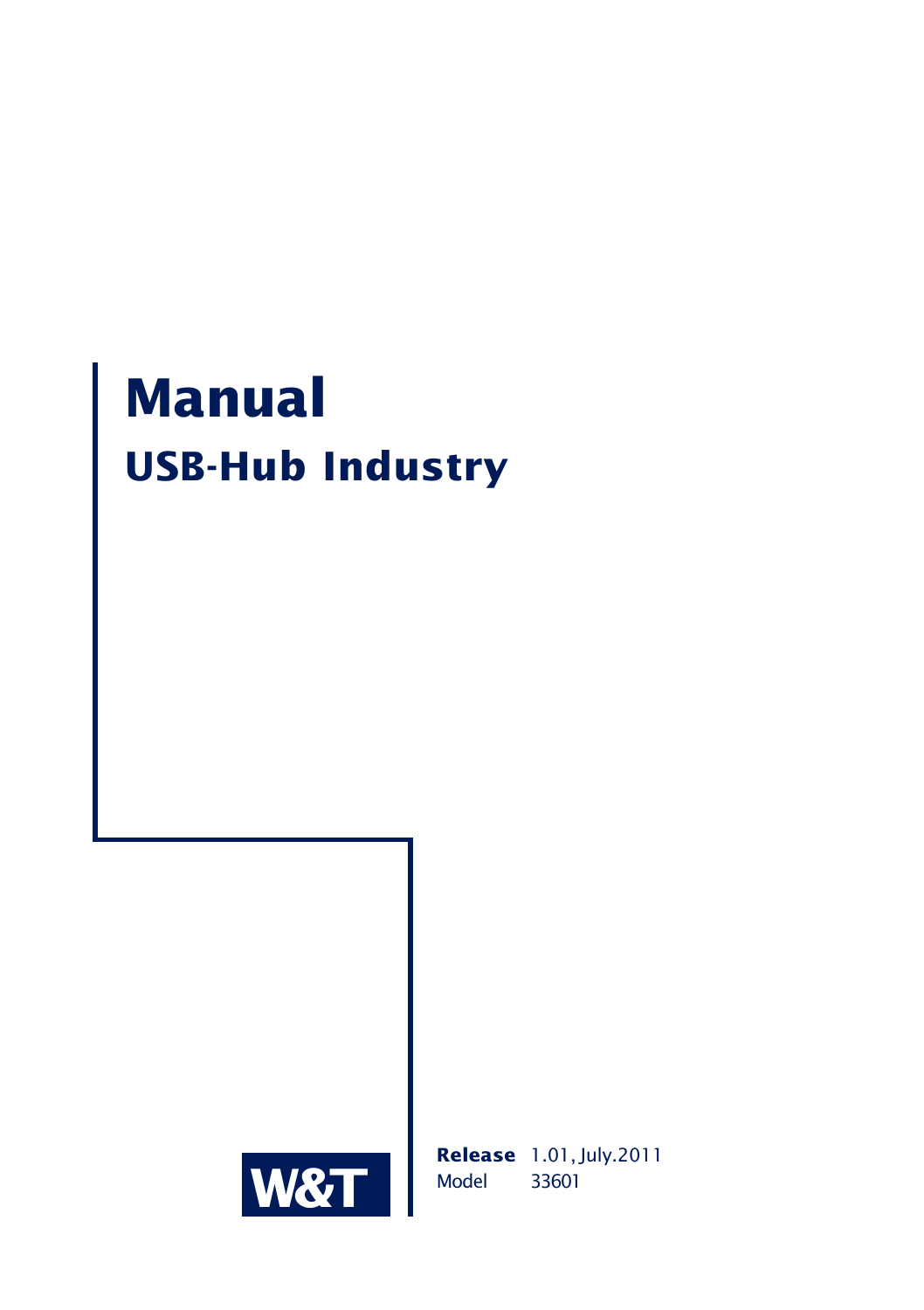© 08/2009 by Wiesemann und Theis GmbH

Subject to errors and changes:

Since we can make mistakes, none of our information should be used without verification. Please tell us of any mistakes or unclear information so that we can remedy them as quickly as possible.

Perform work on or with W&T products only as described here and after you have read and understood the manual fully. Unauthorized actions may result in hazardous situations. Weare not liable for the consequences of unauthorized actions. If in doubt please contact us or your dealer first!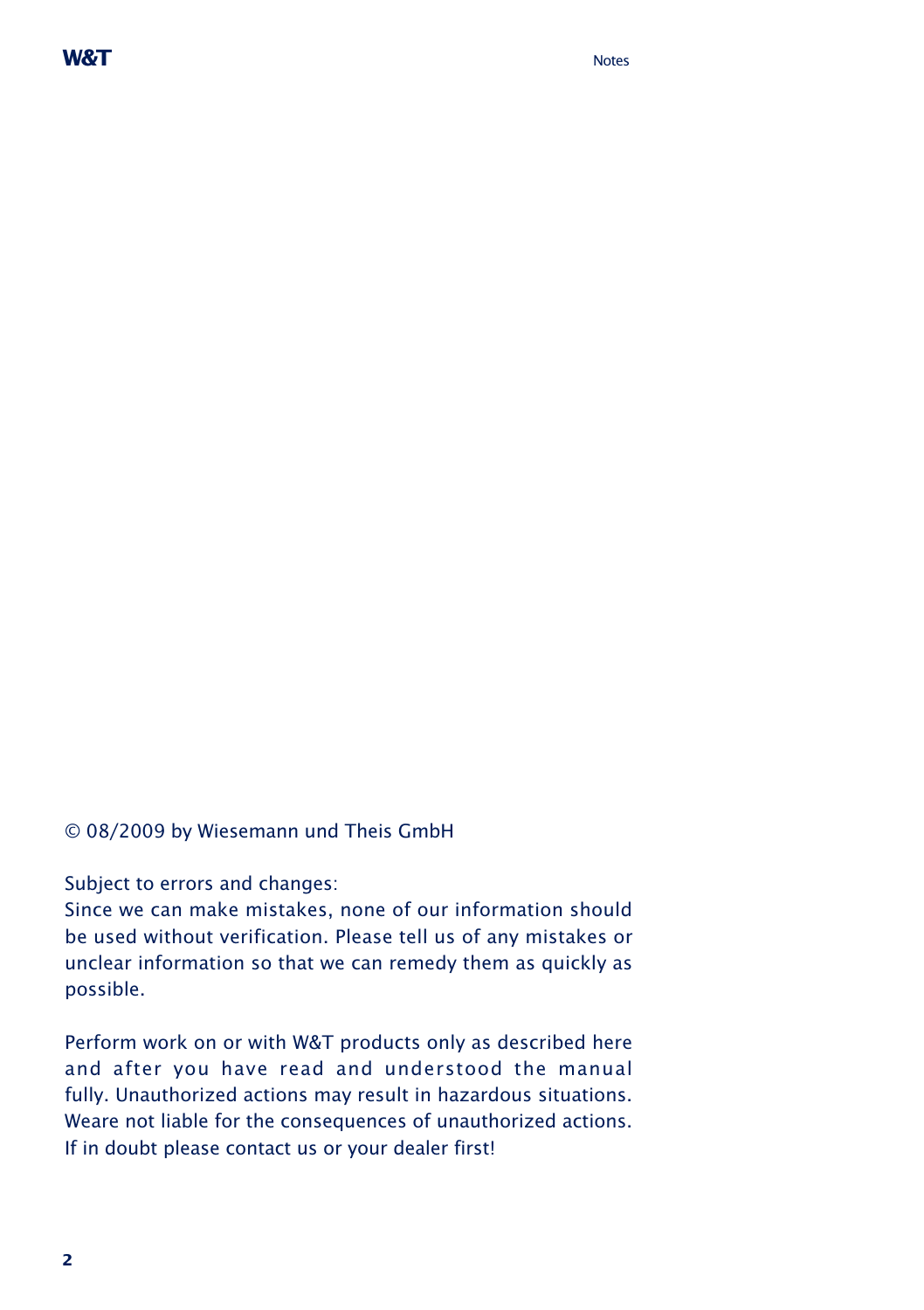#### <span id="page-2-0"></span>**Introduction**

Technology is unthinkable today without the USB interface. Even in industry the USB is gaining in significance. Accordingly, W&T has developed an industry-compatible USB hub. The "W&T USB -HUB Industry" differs from commercial office USB hubs in that the device is housed in a DIN rail enclosure. In addition, the hub requires the industry standard voltage of 24 - 48V DC and can be used in an extended temperature range of from 0 - 70 °C.

The hub features four downstream USB ports to which any USB device can be simply connected using plug & play. The downstream ports as well as the uplink port are USB 2.0 (Highspeed) compatible. This means they are also compatible with USB 1.0 devices (Low- / Full-speed).

By cascading multiple hubs (max. 6 in a row) it is possible to connect up to 127 different USB devices to one USB host.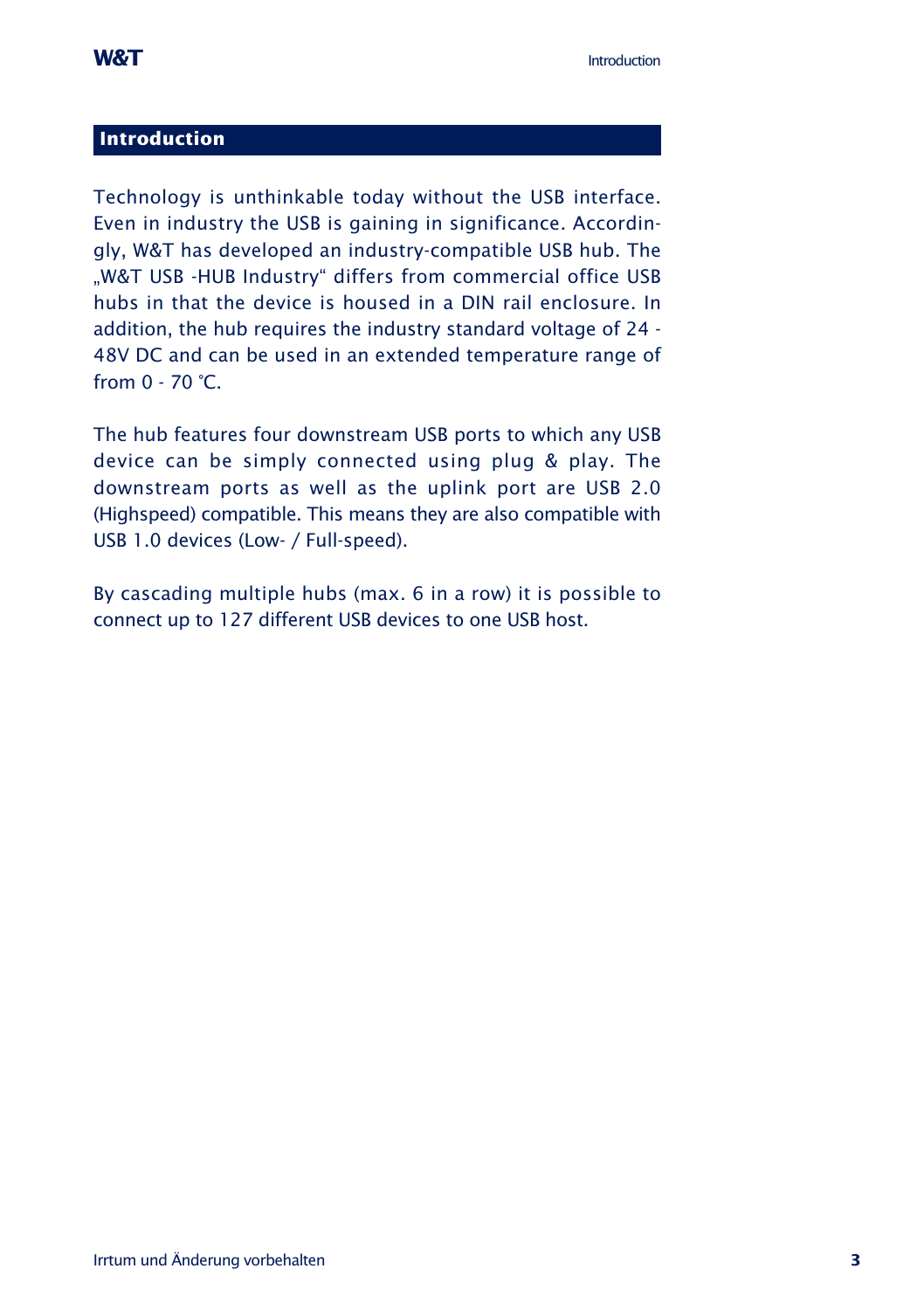## W&T

# Inhalt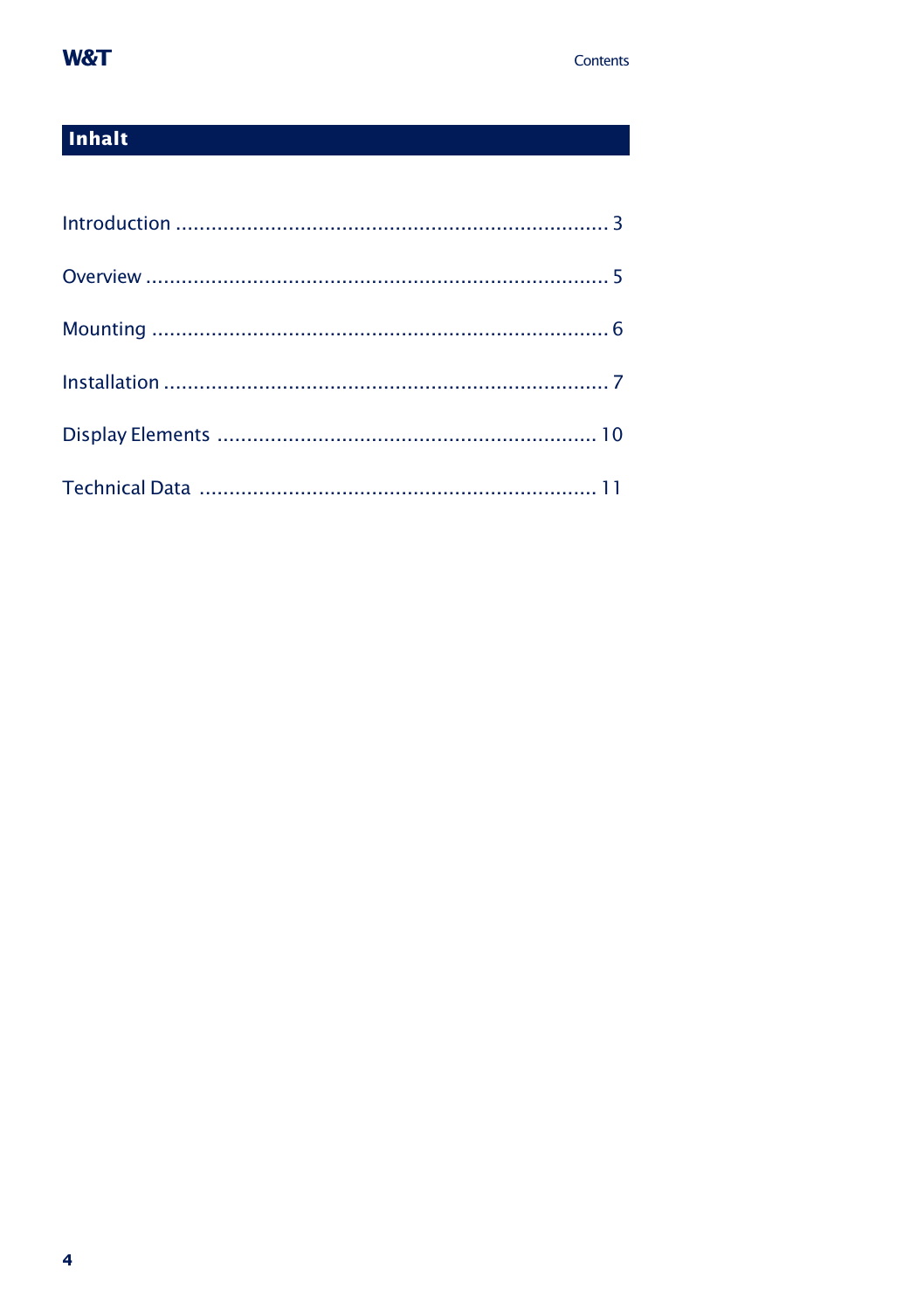## <span id="page-4-0"></span>**Overview**

- Meets USB 2.0 Specifikation
- Downward compatible with USB 1.0 Specification
- Data rates: 1.5 / 12 / 480 Mbit/s
- Plug & Play
- Operating system neutral (no driver required)
- Protected against over-current/short-circuit
- One status indicator per port
- Multiple hubs can be cascaded
- DIN rail mount housing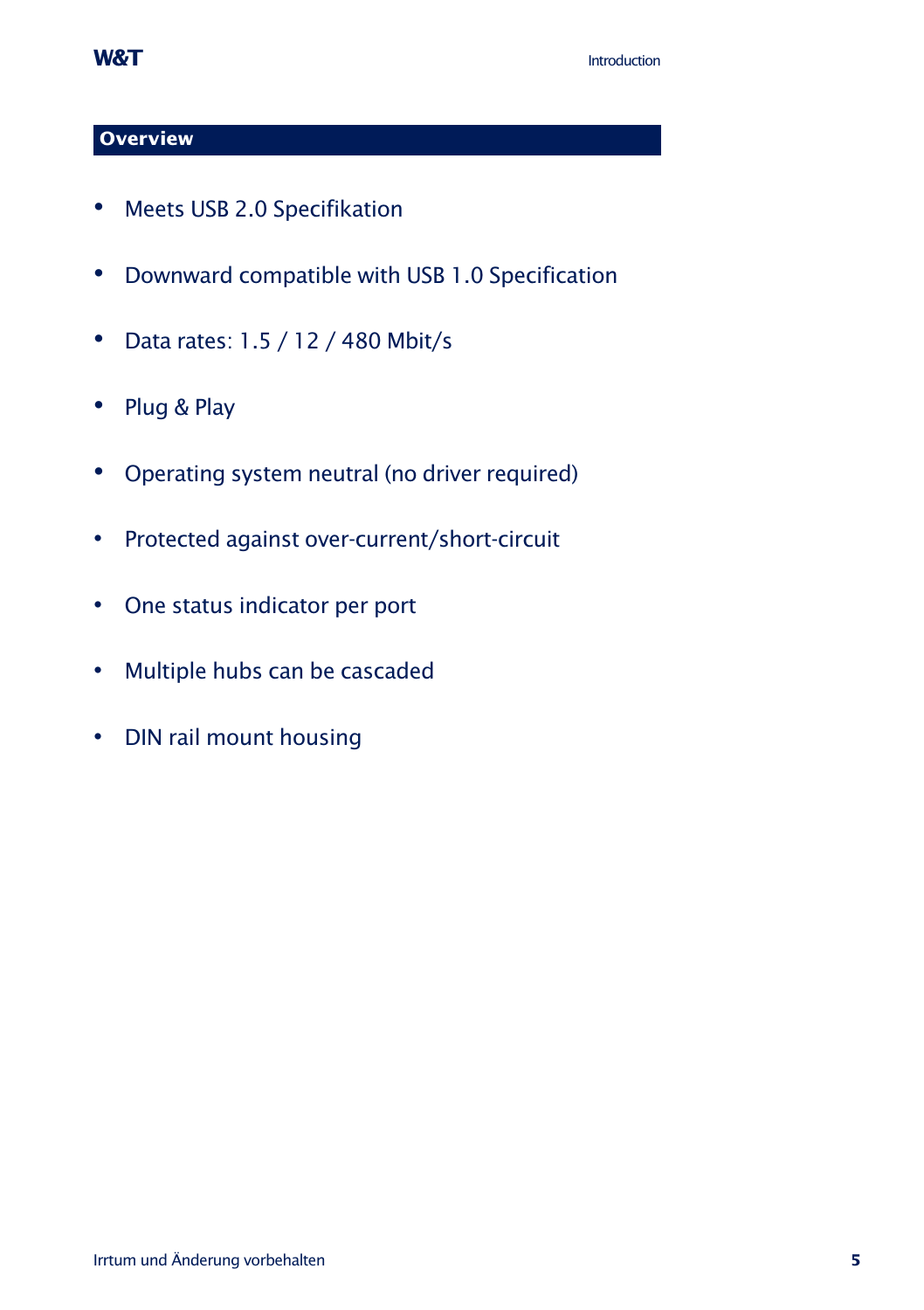#### <span id="page-5-0"></span>**Mounting**

The housing of the W&T USB Hub and the arrangement of the vent.



. Especially in ambient operating conditions with elevated  $\Delta$  ambient temperature you must provide for adequate air circulation when using alternate mounting solutions.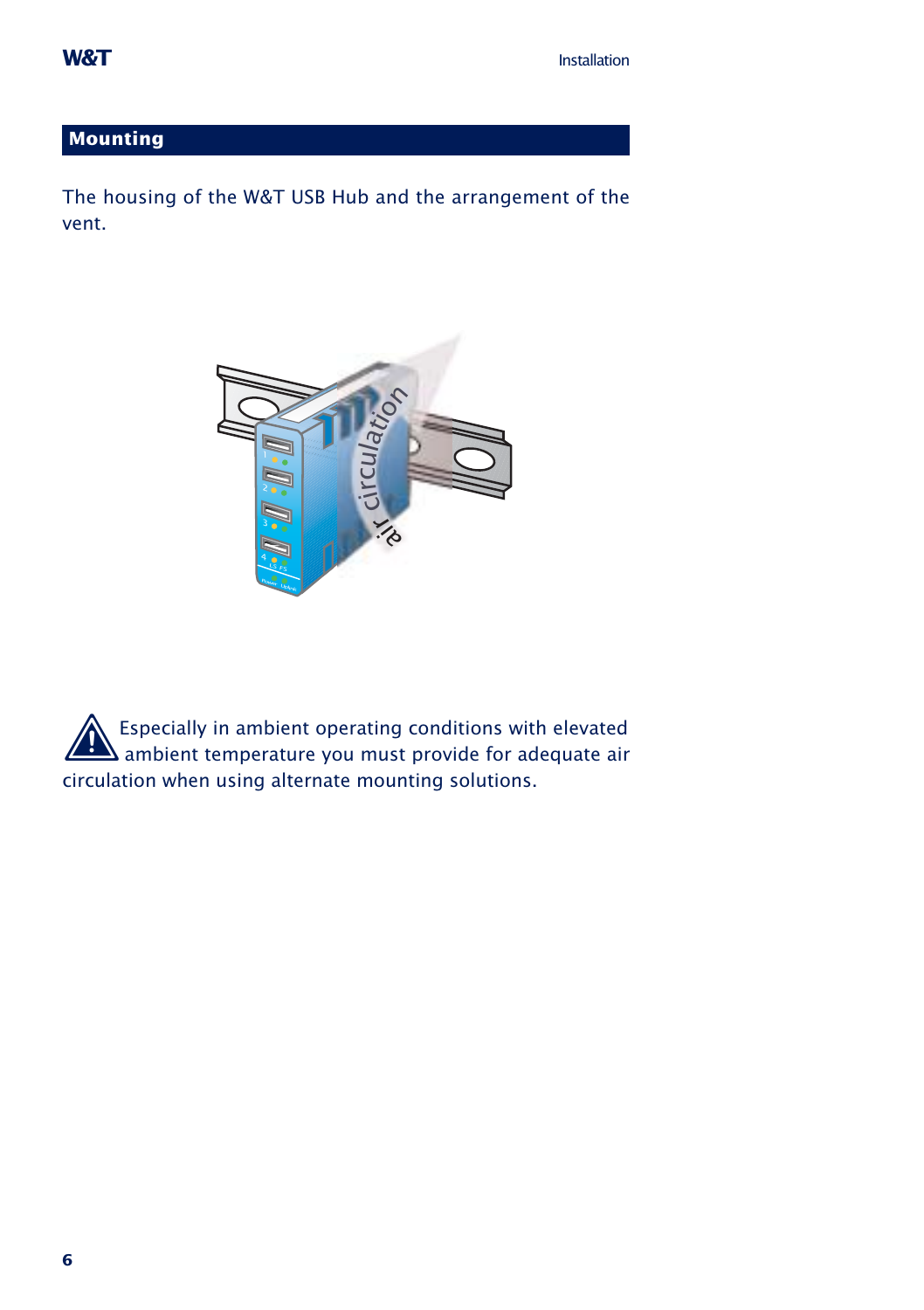#### <span id="page-6-0"></span>**Installation**

1. Connect the USB-Hub to a 24-48V DC power supply using the provided screw terminal. (Power LED is green)



When connecting DC power supplies, please observe polarity as indicated on the screw terminal adapter:



If you are using the W&T power supply, screw the power supply connector on to the screw terminal adapter: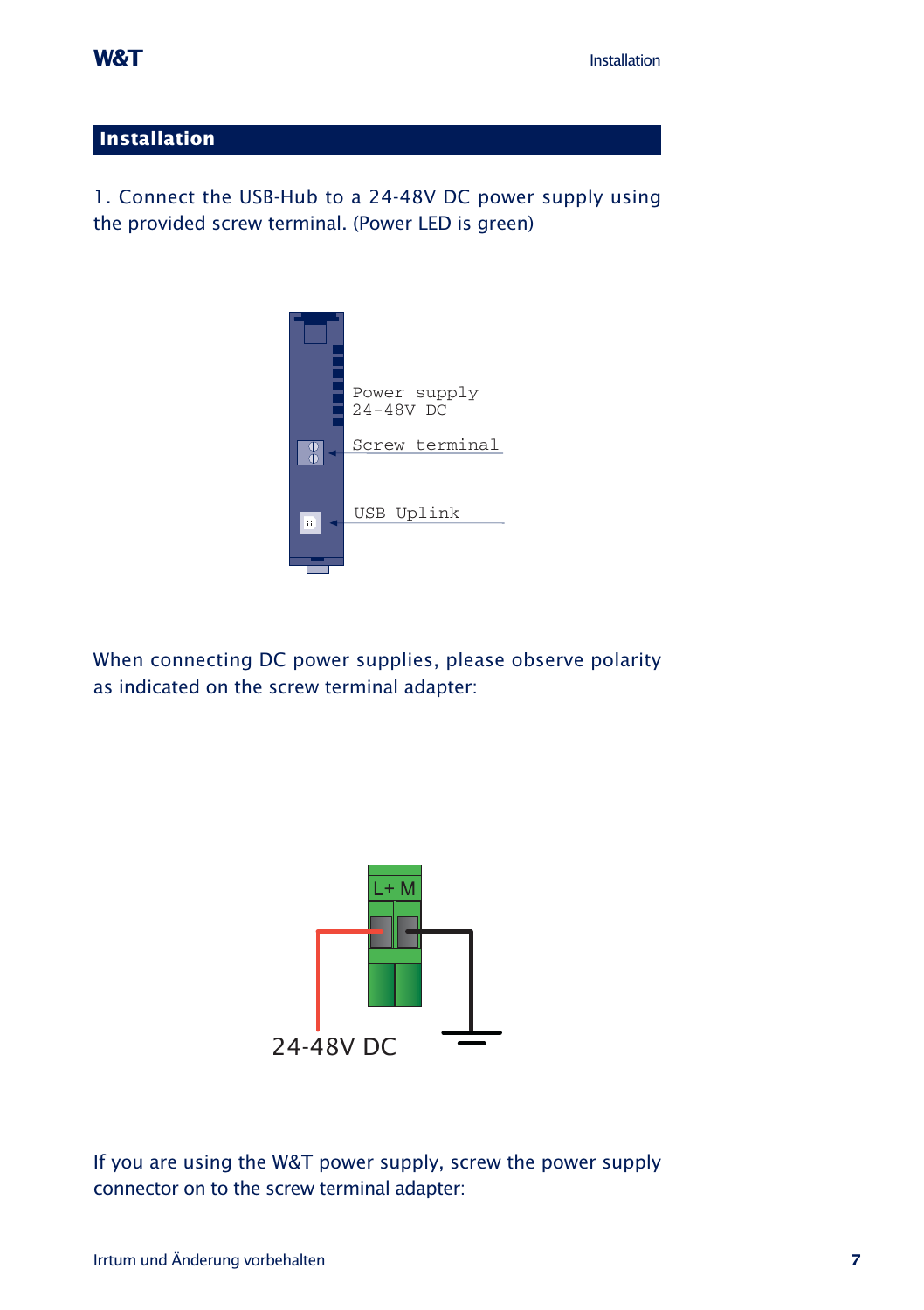

2. Plug the USB cable provided to the USB-B plug on the side of the USB-Hub and connect the USB-A plug on the cable to the computer.



3. The operating system detects a new USB device and installes a new standard USB-Hub without asking for a driver.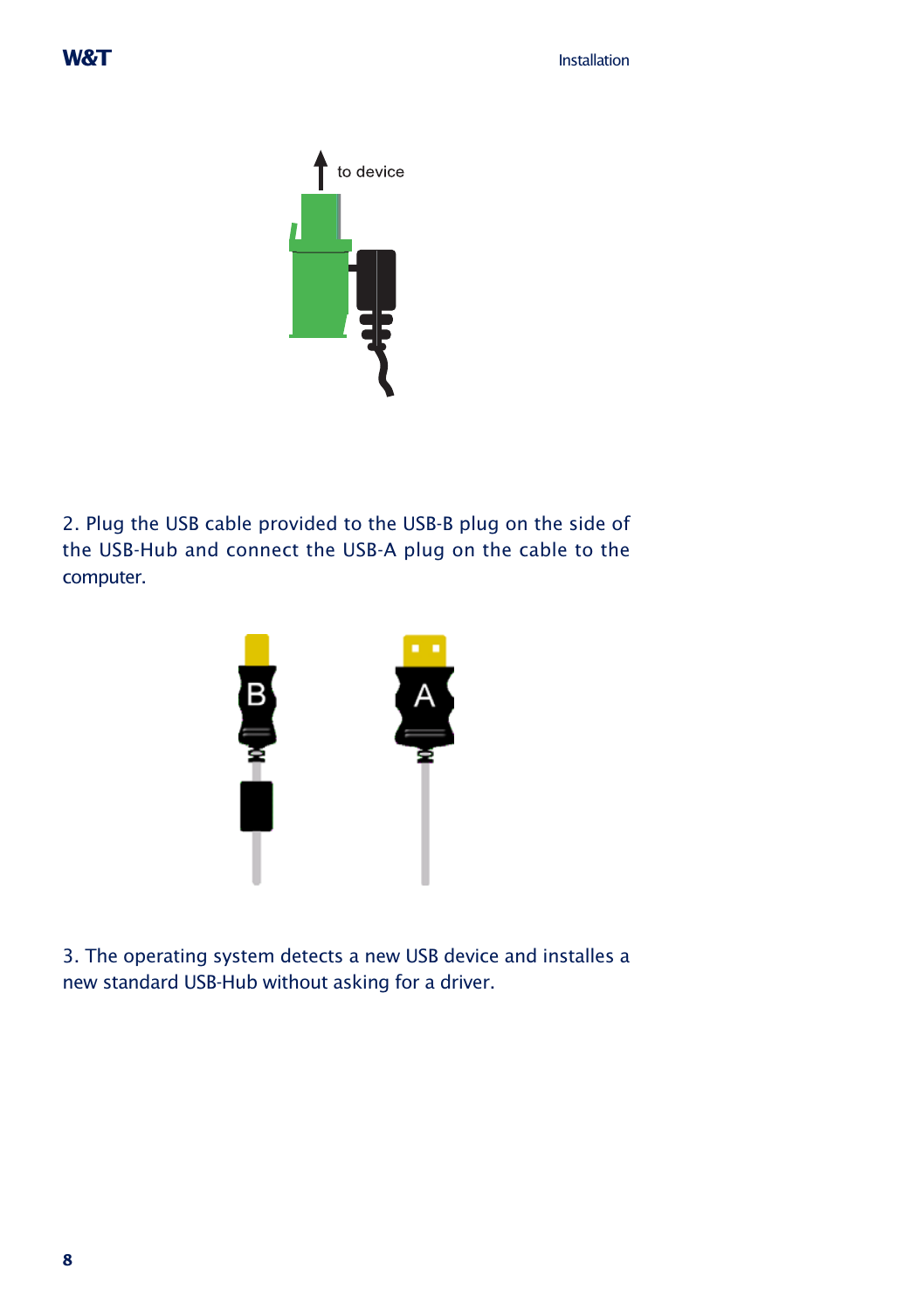



4. Plug a USB device into one of the four USB ports on the front side of the USB-Hub. The asociated driver is installed and the USB device is ready to use.

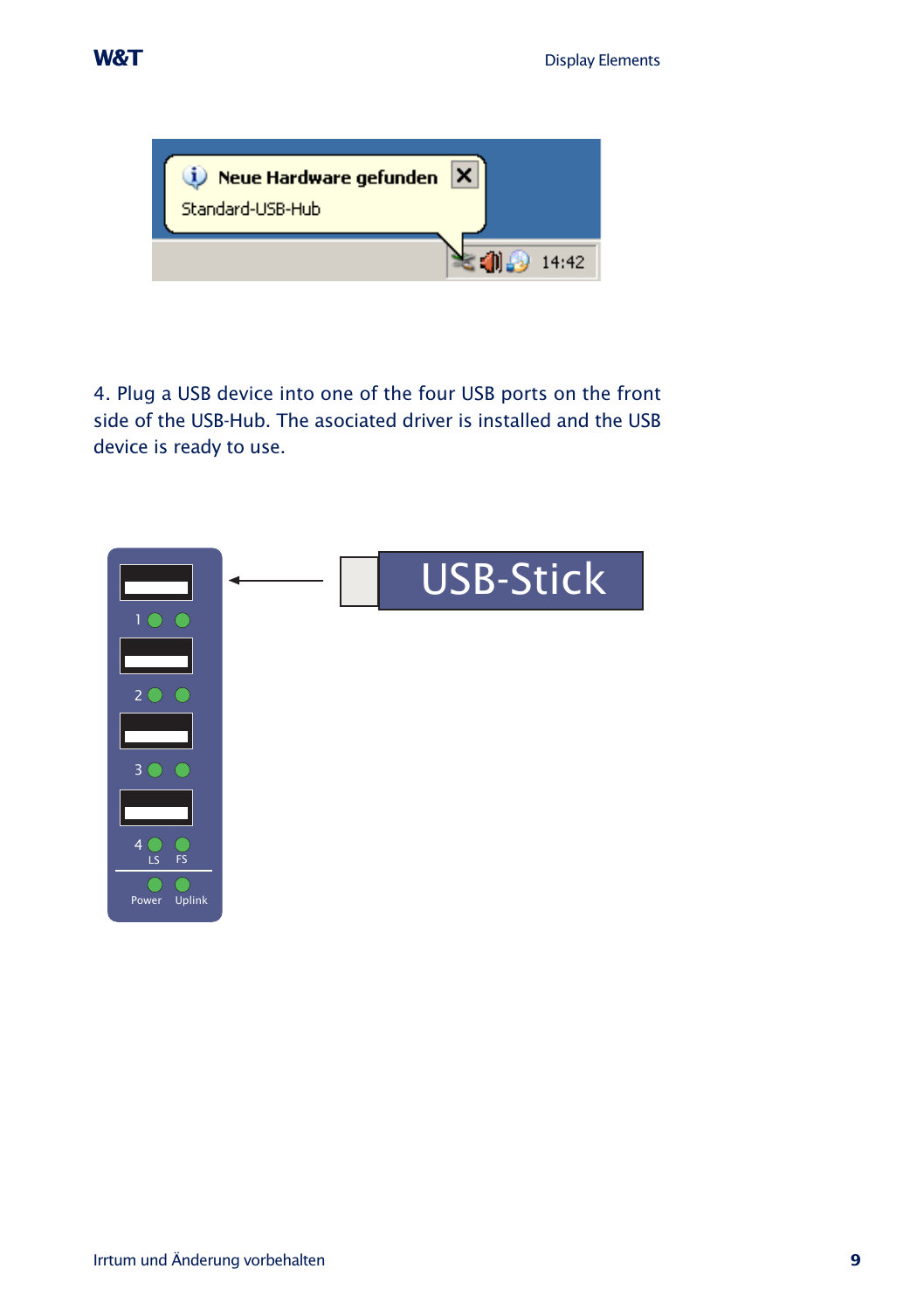<span id="page-9-0"></span>

| <b>Display Elements</b>    |                                                              |
|----------------------------|--------------------------------------------------------------|
| <b>Power LED</b>           |                                                              |
| Off                        | No power                                                     |
| Green                      | Power OK                                                     |
| <b>Uplink Speed LED</b>    |                                                              |
|                            |                                                              |
| Off                        | Fullspeed (FS)<br>Device connected,<br>max. speed 12 Mbit/s  |
| Green                      | Highspeed (HS)<br>Device connected,<br>max. Speed 480 Mbit/s |
| Port status LEDs (FS / LS) |                                                              |
| Off                        | No device connected or<br>device not ready                   |
| Yellow                     | Lowspeed (LS) device<br>connected,<br>max. speed 1.5 Mbit/s  |
| Green                      | Fullspeed (FS)<br>Device connected,<br>max. speed 12 Mbit/s  |
| <b>Yellow and Green</b>    | Highspeed (HS)<br>Device connected,<br>max. speed 480 Mbit/s |